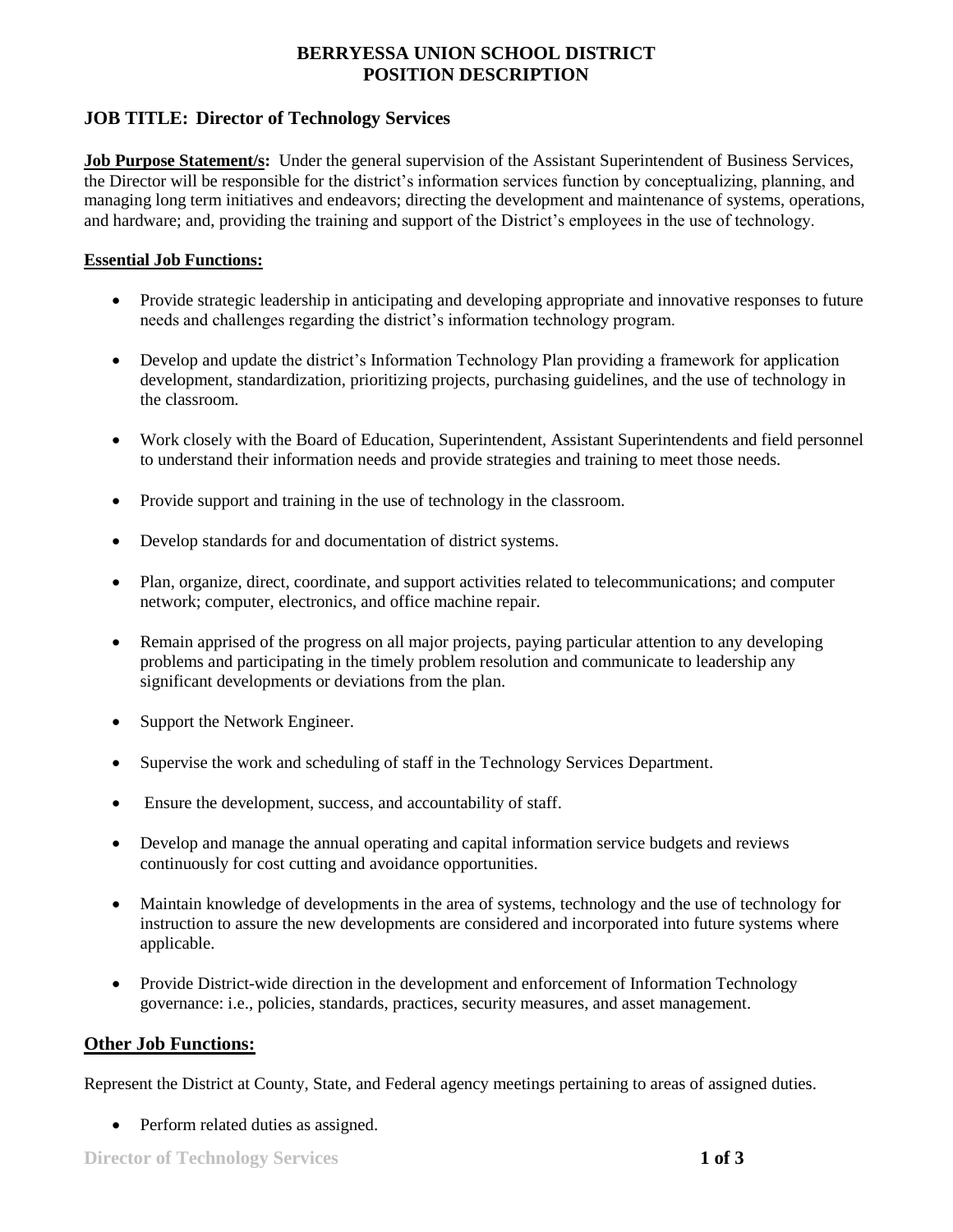## **BERRYESSA UNION SCHOOL DISTRICT POSITION DESCRIPTION**

### **JOB TITLE: Director of Technology Services**

#### **Job Requirements - Qualifications:**

#### **Education and Experience Requirements:**

- Bachelor's degree, preferably in Management of Information Systems, Computer Science, or related field, or any equivalent education or experience.
- Experience in the management of Information Systems and network administration preferred.
- Experience in working with educational applications of technology preferred.
- Experience in training adults in the use of technology preferred.

#### **Skills, Knowledge, Abilities, and/or Physical Requirements:**

- Skills to effectively lead and organize; make decisions; function effectively in high-pressure situations; to operate software applications including the District's standards: Windows, Mac OSX, Google Apps for Education, and telecommunications (e-mail, intra/internet, etc.); to use the English language in both written and verbal form to exchange information and make presentations, and read a variety of documents. Multilingual skills preferred.
- Knowledge of principles, goals, objectives, methods and strategies of information systems, fiscal and legal aspects of public education; procedures, methods, best practices, techniques and strategies related to the administration and operation of information systems; program and activity evaluation strategies and procedures; and methods, procedures and strategies of leadership.
- Abilities to effectively plan, organize and coordinate the management function of technology programs and activities; demonstrate a positive instructional leadership model; effectively work as a member of a team; effectively analyze problems, issues and concerns and formulate appropriate alternative solutions; communicate effectively in oral and written form; and establish and maintain effective organization, public and community relationships. Teaching experience preferred.

### **Licenses, Certifications, Bonding, and/or Testing Requirements:**

- Criminal Justice Fingerprint Clearance.
- Valid California Drivers License.
- Tuberculin Clearance.
- Google Apps for Education Certified Trainer preferred.
- Microsoft Certified Systems Engineer (MCSE) or Microsoft Certified Systems Administrator (MCSA) preferred.
- Cisco Certified Network Professional (CCNP) or Cisco Certified Network Administrator (CCNA) preferred.